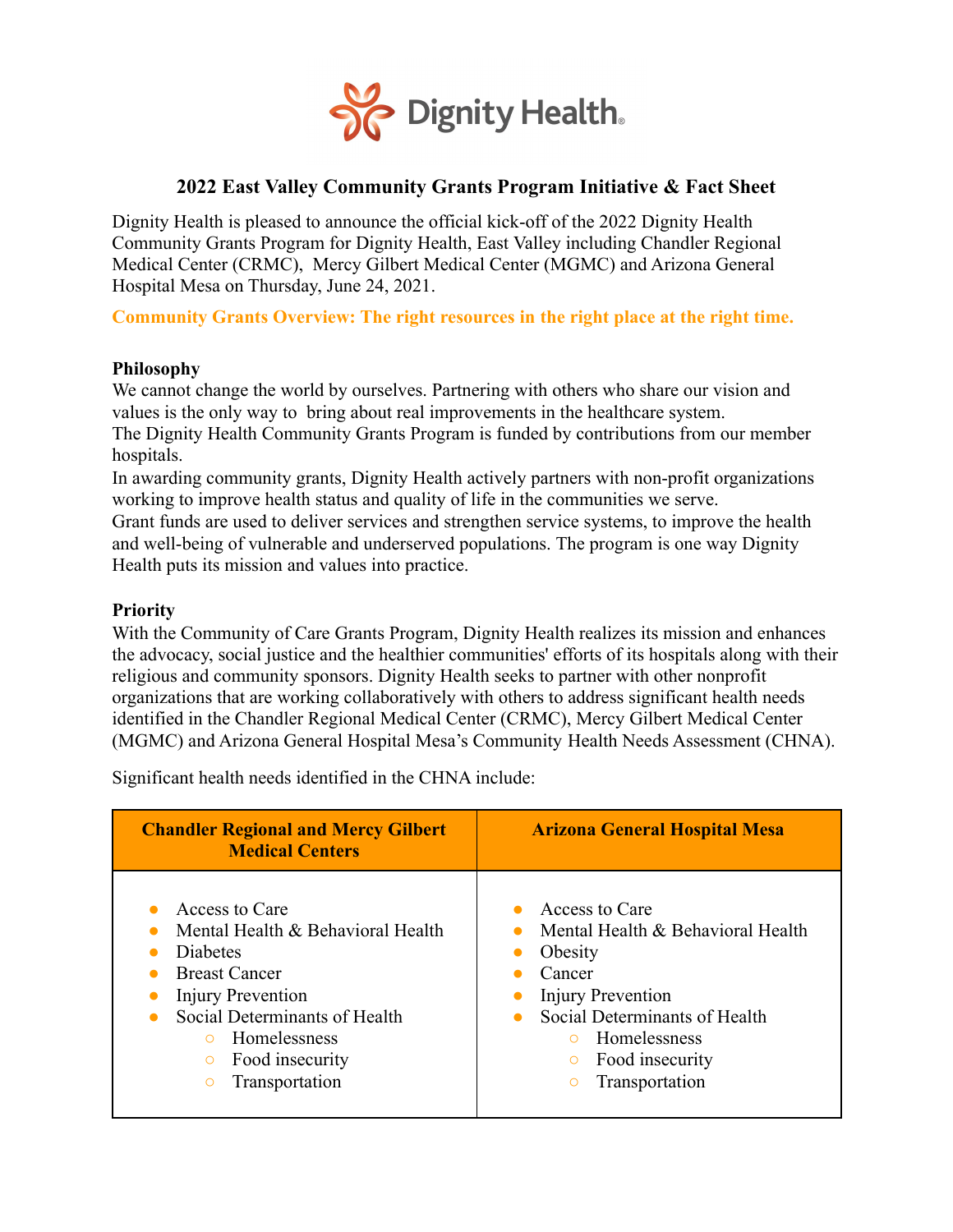

#### **\*Coronavirus (COVID-19) Response\***

The 2022 Community Grants Program is also accepting proposals addressing needs exacerbated or created by the coronavirus (COVID-19) pandemic (including physical or mental health, and health-related social, economic and human needs).

## **Funding Criteria**

The Community Grants Program uses funding criteria to ensure that its charitable resources address health needs in ways that demonstrate accountability for impact. Grant applicants should ensure that their proposed projects:

- Address one or more prioritized significant needs in the local hospital's Community Health Needs Assessment (CHNA) and Implementation Strategy.
- Proposals addressing needs exacerbated or created by the coronavirus pandemic (including physical or mental health, and health-related social, economic and human needs) will be considered.
- Serve identified vulnerable or underserved populations, to help address health disparities.
- Include three or more collaborating organizations (a "Community of Care") with distinct, complementary and substantive project roles.
- Work in some capacity with Mercy Gilbert Medical Center, Chandler Regional Medical Center or Arizona General Hospital Mesa.
- Integrate one or more of the following principles:
	- Focus on disproportionate unmet health-related needs
	- Emphasize primary prevention and address underlying causes of health problems
	- Contribute to a seamless continuum of care
	- Build community capacity
	- Demonstrate collaboration
- $Identity and plan to evaluate and report$ on – specific and measurable outcome goals.

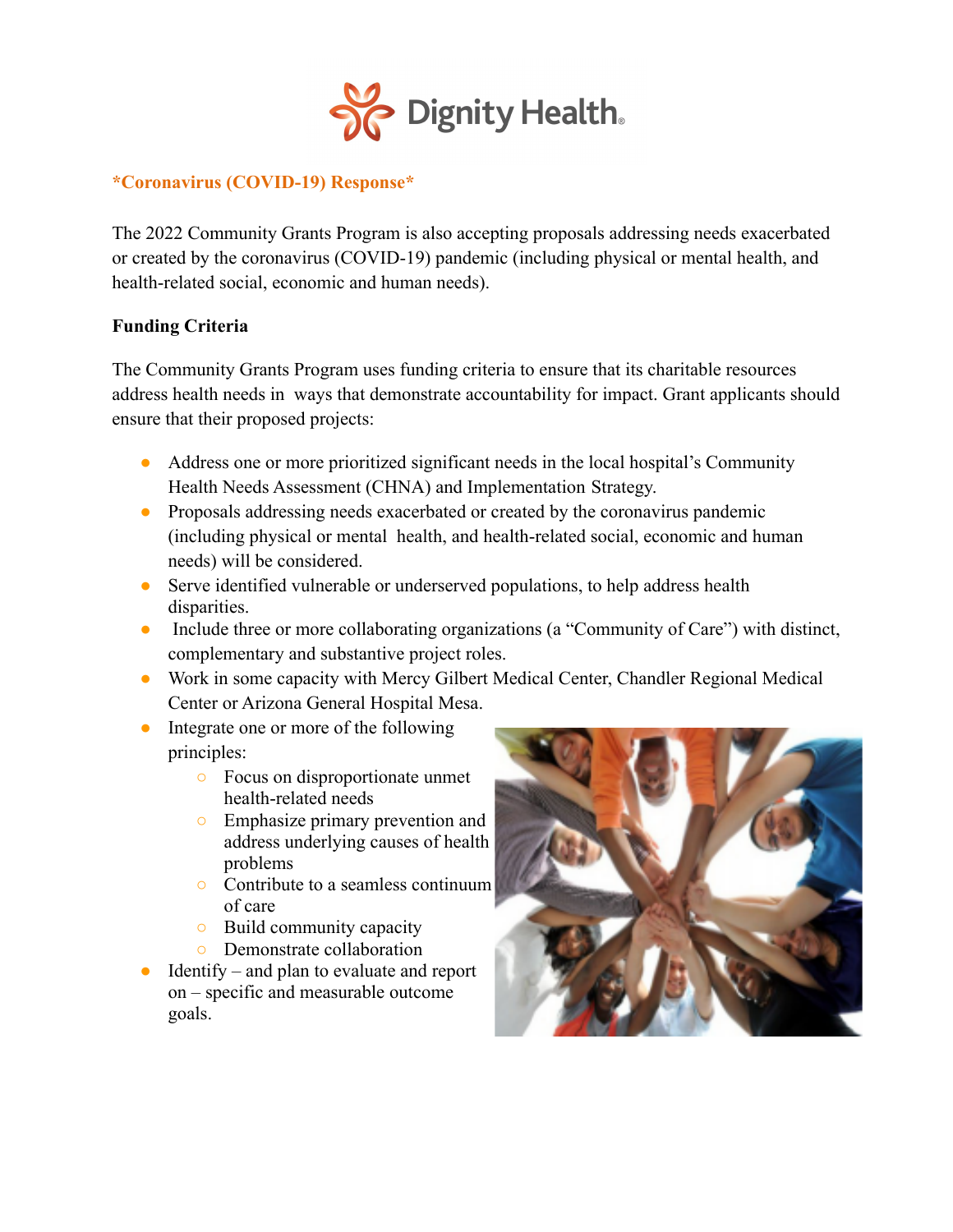

# **2022 COMMUNITY GRANTS PROGRAM TIMELINE**

| Monday, June 28 2021                         | Full Proposal applications are OPEN in e-Cimpact             |
|----------------------------------------------|--------------------------------------------------------------|
| Thursday July 29 2021 by <b>9:00AM (PST)</b> | Full Proposal application due in e-Cimpact and will CLOSE    |
| Tuesday September 28 2021                    | Applicants notified whether they are invited to presentation |
| Thursday October 7 2021                      | Invited Communities of Care presentations to committee       |
| November week of 23 2021                     | Applicants notified that they have been selected for funding |
| January 2022                                 | Community Grants checks distributed                          |

## **Eligibility and Parameters**

- Lead applicant and funded partners in accountable Community of Care collaboration must be a 501(c)(3) non-profit organization.
- Hospitals and Hospital Systems are excluded from applying for a Community of Care Grant.
- Grant project awards are from \$20,000 up to \$100,000, at the discretion of the local Dignity Health hospital. Grant project performance period is 12 months from January 2022 – December 2022.
- Projects can serve specific community and/or patient populations.
- Organizations participating in more than one Community of Care or Dignity Health Grants Program will be limited up to a combined total of \$100,000 in funding.
- Mid-year and final written accountability reports are required.
- Communities of Care that have received 5 years of grant funding since 2017 will not be eligible to apply in the 2022 grant cycle and this restriction applies to all Communities of Care projects. Criteria for funding is based on a Community of Care, not individual agencies/organizations, who apply.

| How to calculate year 5?    | It is based on calendar years $\&$ does not need to be consecutive years                                                                                                                     |
|-----------------------------|----------------------------------------------------------------------------------------------------------------------------------------------------------------------------------------------|
| What takes place at year 5? | A 3 years hiatus will take place. An organization/ agency is eligible to apply within<br>the hiatus period if they are participating in a different and/or new Community of<br>Care project. |
| How to prepare for year 5?  | At year 4 the Community of Care should ensure sustainability planning as they<br>reach the possibility of year 5 funding.                                                                    |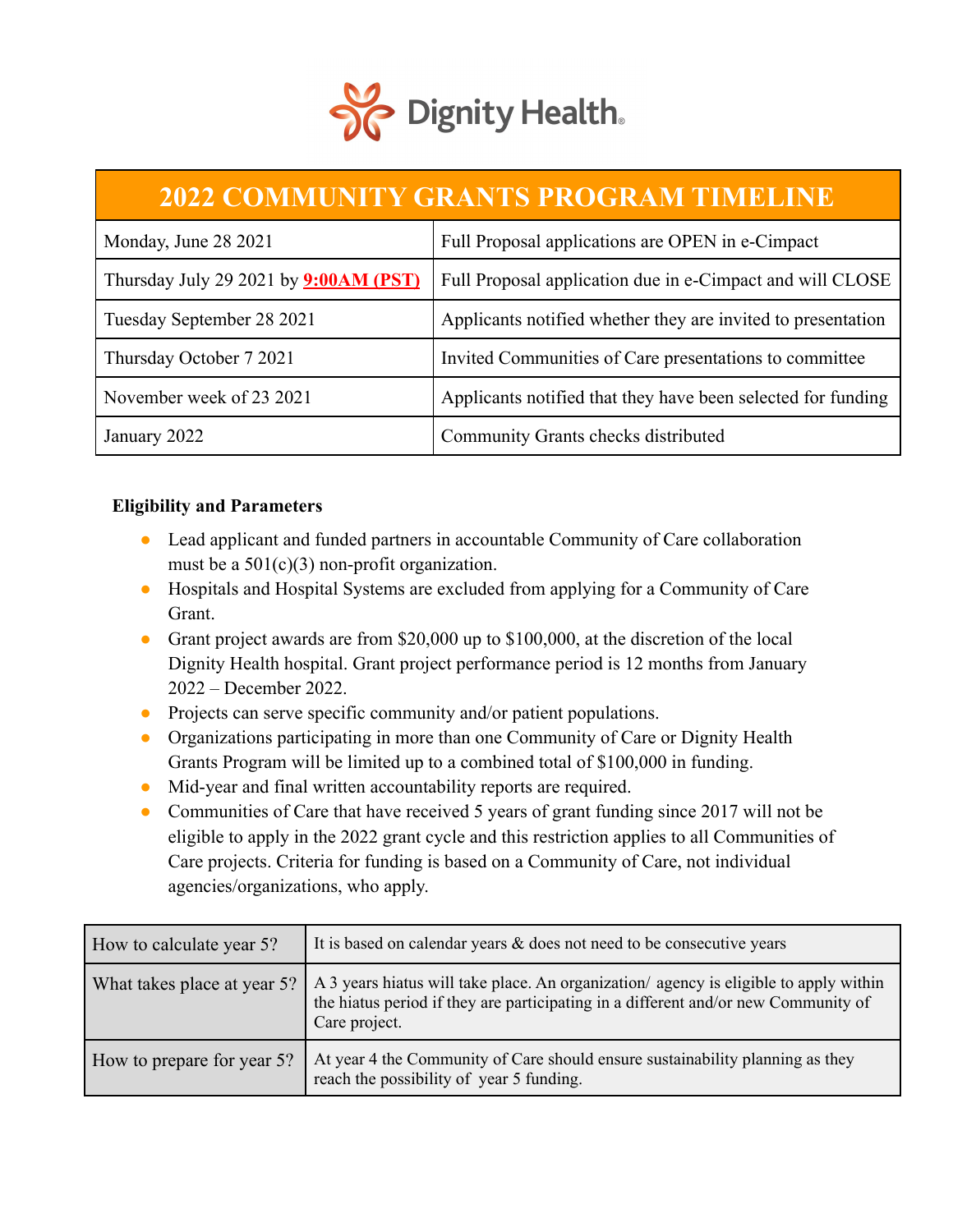

# **The Community Grants Program has awarded nearly \$86 million to over 3,700 health improvement projects since 1991.**

## **Application Process**

1. Review the prioritized significant needs in the Dignity Health hospital's CHNA report and Implementation Strategy (Download from: [https://www.dignityhealth.org/about-us/community-health/community-health-programs-and-repo](https://www.dignityhealth.org/about-us/community-health/community-health-programs-and-reports/community-health-needs-assessments)

[rts/community-health-needs-assessments\)](https://www.dignityhealth.org/about-us/community-health/community-health-programs-and-reports/community-health-needs-assessments).

2. Prospective applicants are encouraged to contact the Grant Representative to inquire about specific funding priorities. Proposals addressing needs exacerbated or created by the coronavirus pandemic (including physical or mental health, and health-related social, economic and human needs) are encouraged, in addition to those addressing needs in a hospital's community health needs assessment.

3. To access the East Valley Full Proposal Form and apply online visi[t](https://agency.e-cimpact.com/login.aspx?org=DignityHealth) <https://agency.e-cimpact.com/login.aspx?org=DignityHealth> .

#### **Community of Care Concepts/Tips**

- Population health focus with a targeted population
- Seamless integrated approach to planning, implementation, monitoring, and reporting
- Strong communication among collaborative partners demonstrating
	- Trust
	- Transparency
	- Ongoing communication
	- Shared data
- Shared vision for resolving an "identified" problem
- Cross-sector collaboration with focused, innovative and collaborative approaches to needs
- What is the gap: What does not exist in expertise and resources that the Community of Care can provide?
- Targeted focus:
	- Plan for Success: Who -What -Where –When-Why-How.
	- Clearly stated strategies, goals, activities, and outcomes
	- Identify expected change and how the change will be achieved and measured.
- Partner contribution
	- Each partnering organization should demonstrate their contribution and